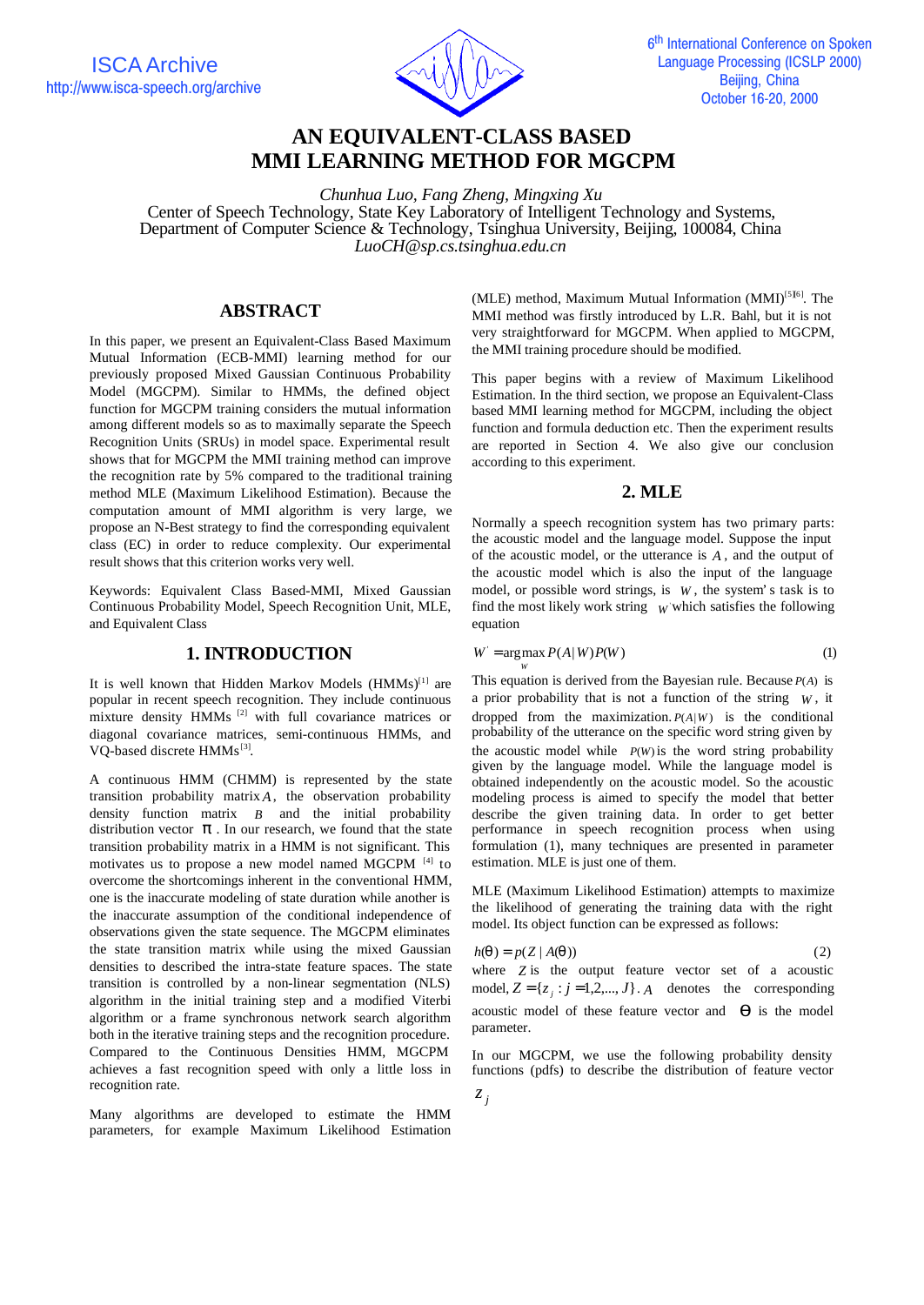$$
p(z_j | \mathbf{q}) = \sum_{m=1}^{M} \{ g_m p(z_j | \mathbf{q}_m) \}
$$
 (3)

Mean vector  $u_m$  and covariance matrix  $R_m$  make up of the parameter  $\boldsymbol{q}_m$  of the *m* th Gaussian distribution.  $g_m$  is the weight of the *m* th Gaussian distribution.

In parameter estimation process, we make an assumption that  $z_j$  obeys the mixed Gaussian distribution and the vectors in *Z* are independent on each other. Based on these, the object function (2) can be rewrote as

$$
h(q) = p(Z | q) = \prod_{j=1}^{J} p(z_j | q)
$$
 (4)

Taking the derivative of  $h(\mathbf{q})$  with respect to parameter  $\mathbf{q}$ . When  $h(\mathbf{q})$  reaches its extremum, the following equation will be satisfied

$$
\nabla_q (\ln (p(Z | \mathbf{q}) = 0
$$
  
For simplicity, we define

$$
P_{mj} = p(z_j | \mathbf{q})^{-1} g_m p(z_j | \mathbf{q}_m)
$$
 (6)

From Equation (5) we obtain the iteration formula of  $u_{m,n} R_{m,8} g_{m,8}$ as follows

$$
\hat{u}_{md} = \sum_{j=1}^{J} (P_{mj} \cdot z_{jd}) / \sum_{j=1}^{J} P_{mj}
$$
 (7)

$$
\hat{R}_{md} = \sum_{j=1}^{J} (P_{mj} \cdot z_{jd}^{2}) / \sum_{j=1}^{J} P_{mj} - \hat{u}_{md}^{2}
$$
\n(8)

$$
\hat{g}_m = J^{-1} \cdot \sum_{j=1}^{J} P_{mj} \tag{9}
$$

It is well known that if the true distribution of the data lies in the space of the assumed distribution and training data are sufficient, the pdfs parameterized by the ML estimates will converge to the true distribution of the data.

Unfortunately, these conditions can hardly be satisfied in real speech recognition systems, so L.R. Bahl proposed the MMI training method for HMM, but it can't be used for MGCPM training directly. In the following section, we will propose an equivalent-class based MMI learning method for MGCPM which is proved to be high efficient by experiment results.

#### **3. MMI FOR MGCPM**

During the training process using MLE, we only consider the object model and do not pay attention to the interference introduced by other models. As a result, the model parameter of our speech recognition unit (SRU) will overlap greatly in model space and decrease the model description ability. An alternative method to MLE is the MMI method. It attempts to maximize the discrimination between the correct model and the incorrect models.

## **3.1. Object function**

During the MMI training process, it not only considers the model what the training data belongs to, but also takes into account the interactions among different models. The training process is to maximize the probability of the focused model given the acoustic observation sequence, and minimize the probability of other models. Models trained by this method can better describe the feature space. The object function of MMI can be stated as follows:

$$
h(q) = p(A(q) | Z)
$$
\n(10)

Using probability theory, we obtain the following equation

$$
h(\mathbf{q}) = \frac{p(Z \mid A(\mathbf{q})) p(A(\mathbf{q}))}{\sum_{A} p(Z \mid A(\mathbf{q}) p(A(\mathbf{q})))}
$$
(11)

where  $\vec{A}$  is the acoustic model corresponding to a SRU and *q* is the model parameter which we have already mentioned in Section 2. The value of  $p(A(q))$  is a prior probability. In our experiment, we make a simplification that this value can be derived from the statistics of training corpus.

#### **3.2. Parameter estimation**

If we assume the feature vectors in *Z* are independent, then the object function (10) can be rewritten as follows

$$
h(\mathbf{q}) = p(A(\mathbf{q}) | Z) = \prod_{j=1}^{J} p(A(\mathbf{q}) | z_j)
$$
 (12)

when  $p(z|\mathbf{q})$  reaches the maximum value,  $\nabla_q (\ln(p(Z|\mathbf{q})) = 0$ must be satisfied. Accordingly we obtain the following formula deduction procedure.

1.formula deduction of  $u_m$ 

Taking the deriative of  $\ln(h(q))$  with respect to parameter  $q$ , we will have

$$
\nabla_{u_m} (\ln (p(Z | q)) = \sum_{j=1}^{J} ((p(z_j | q) p(q))^{-1} - \sum_{j=1}^{N} p(z_j | A_n) p(q_n))^{-1}) g_m p(z_j | q_m) R_m^{-1} (z_j - u_m)
$$
 (13)

For simplicity, we will introduce two factors  $P_{mj}$  and  $P_j$ .

$$
P_{mj} = ((p(z_j | \mathbf{q}) p(\mathbf{q}))^{-1} - (\sum_{n=1}^{N} p(z_j | A_n) p(\mathbf{q}_n))^{-1}) g_{m} p(z_j | \mathbf{q}_m)
$$
(14)  

$$
P_j = (p(z_j | \mathbf{q}_m) p(\mathbf{q}_m))^{-1} - (\sum_{n=1}^{N} p(z_j | A_n) p(A_n))^{-1} (15)
$$

 $\hat{u}_{md}$  can be represented by the following iterative equation.

$$
\hat{u}_{md} = \sum_{j=1}^{J} (P_{mj} \cdot z_{jd}) / \sum_{j=1}^{J} P_{mj}
$$
\n(16)

Here  $\{A_n : n = 1, 2, \dots N\}$  is the set of all possible acoustic model. In our speech recognition system, we choose Chinese syllables as our speech recognition units, and the number of units is  $N = 397$ .

2. Formula deduction of *Rm*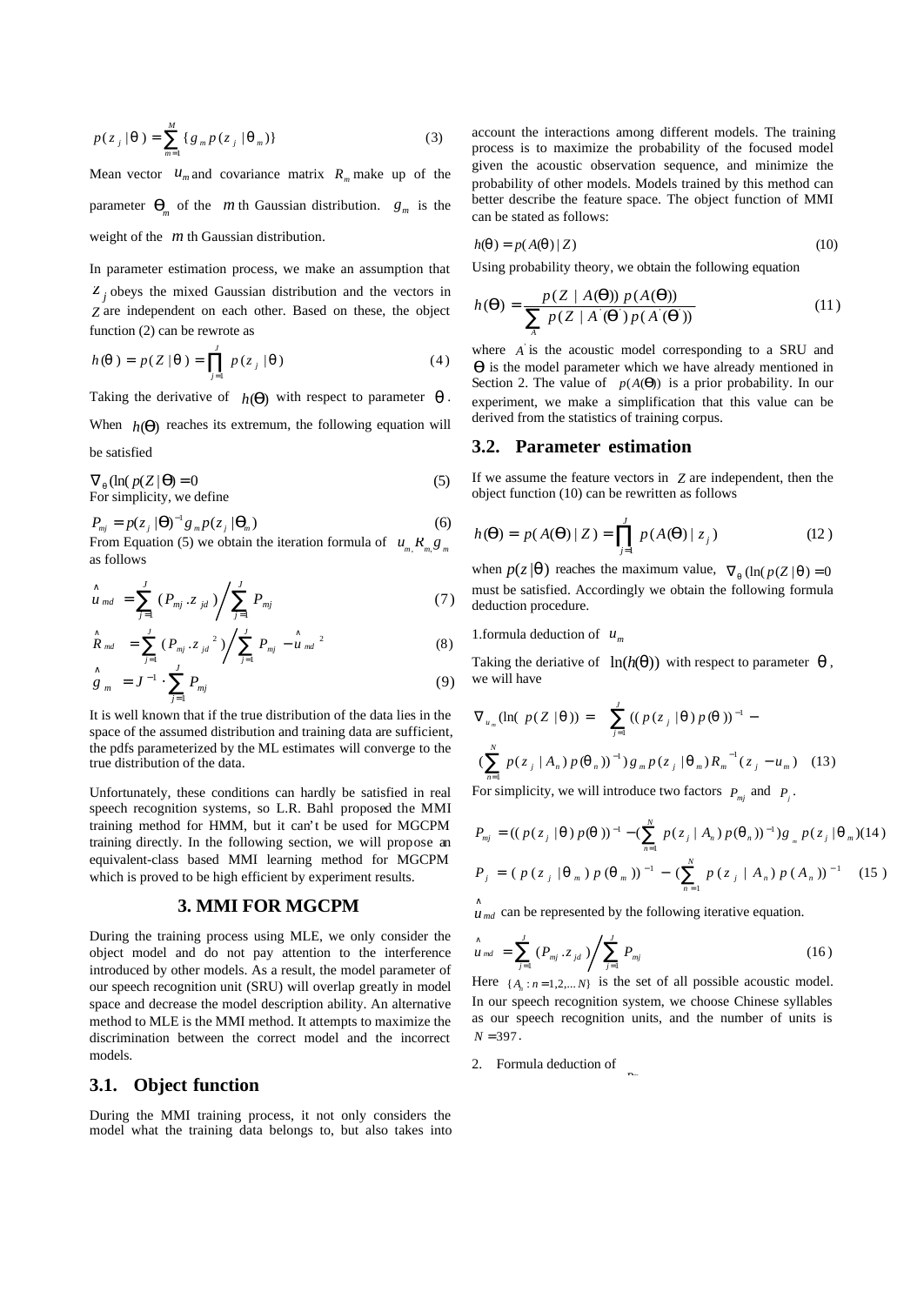$$
\nabla_{R_m} (\ln( p(Z | \mathbf{q})))
$$
  
=  $\sum_{j=1}^{J} P_j \nabla_{R_m} (\sum_{m=1}^{M} g_m p(z_j | \mathbf{q}_m))$  (17)  
= 0

According to above equation, we can obtain that

$$
\hat{R}_{md} = \sum_{j=1}^{J} (P_{mj} \cdot z_{jd}^{2}) / \sum_{j=1}^{J} P_{mj} - \hat{u}_{md}^{2}
$$
\n(18)

3.Formula deduction of *g<sup>m</sup>*

Because  $g_m$  must satisfy that  $\sum_{m=1}^{M} g_m =$  $\sum_{m=1}^{n} g_m = 1$ , so this is a conditional extremum. By applying Lagrange operator, we will have the following expression:

$$
\sum_{j=1}^{J} \ln(P_j \sum_{m=1}^{M} g_m p(z_j | \mathbf{q}_m)) + I \left( \sum_{m=1}^{M} g_m - 1 \right)
$$
 (19)

Take the deriative of above expression with respect to parameter  $g_m$ ,  $\boldsymbol{I}$ , we will have

$$
\begin{cases} \sum_{m=1}^{M} g_m = 1 \\ \sum_{j=1}^{J} P_j p(z_j | \mathbf{q}_m) + \mathbf{I} = 0, m = 1, 2, ..., M \end{cases}
$$
 (20)

we get that

$$
g_m = -\sum_{j=1}^{J} P_{mj} / I \, , \, I = -\sum_{m=1}^{M} \sum_{j=1}^{J} P_{mj} \qquad (21)
$$

hence , finally

$$
g_m = \sum_{j=1}^{J} P_{mj} / \sum_{m=1}^{M} \sum_{j=1}^{J} P_{mj}, m = 1, 2, ..., M
$$
 (22)

#### **3.3. Implement of the algorithm**

Using Equations (16), (18), and (22), we can get the iterative training process for MMI algorithm. It is something like the gradient descent method. Following are the outline of MMI training process.

Step1: Training the initial models using MLE algorithm;

Step2: Calculate the prior probability  $p(\boldsymbol{q})$  according to training corpus;

Step3: Training models using Equations (16), (18), and (22);

Step4: If not convergent, go to Step3 and continue the iterative process else exit this procedure.

Many factors can influence the final mode parameters obtained via the MMI algorithm, for example, the quality of our training sample, the algorithm complexity, the iteration control strategy and the update method for model parameter. Among all these factors, the algorithm complexity is the most important thing we should pay attention to. In the MMI training process, it involves the procedure that requires the computation of the likelihood of the acoustic observation sequence given all possible models; this is easily done for small-vocabulary systems, but not as easily done for large-vocabulary systems. Though it is a very useful training algorithm, it can hardly be applied into real speech recognition system without the decrease of computation amount.

Based on this consideration, we applied the equivalent-class into the training process to reduce computation amount.

### **3.4. Using equivalent-class**

In fact, the number of the speech recognition units that may interfere the focused training unit is not the same large as, or even much smaller than, the total number of units. Hence in the definition of the MMI training object function there is no need to consider all the units, but only those similar units. For each unit to be trained, there is one corresponding equivalent class (EC), i.e., a confusion set, which is the only part we consider in the ECB-MMI method. An N-Best strategy is used to find the EC for each unit, according to the model distance matrix or the recognition matrix. Experimental result shows that these two criteria both work well.

For the Gaussian distribution, if we define the overlap area of two single variance Gaussian as follows

$$
O(g^{(1)}(\cdot), g^{(2)}(\cdot)) = \int_{x = -\infty}^{+\infty} \min(g^{(1)}(x), g^{(2)}(x)) dx
$$
 (23)

then the distance between the Gaussian distribution with diagonal covariance matrix can be formulated as

$$
D(g^{(1)}(\cdot), g^{(2)}(\cdot)) = \sum_{i} -\log O(g_i^{(1)}(\cdot), g_i^{(2)}(\cdot))
$$
 (24)

By calculating the distance between each SRU, we can obtain the model distance matrix.

Unfortunately, even though this method is very accurate, the model-similarity computation amount is also something undesirable for us. So in our experiment, we use another method to find the EC for each unit.

The number of SRUs is often greatly larger than the number of SRUs in a confusion set. By analyzing the recognition result, we find an import phenomenon that some confusion SRUs take great part of error samples in total samples of all the confusion SRUs. We can use these SRUs to make up of our equivalent class. The following table can illustrate this point.

Table1 is obtained from our experiment where we choose syllable */shang/* as an example. The sample number of */shang/* we used in experiment is 434; we find the number of the error recognized samples is 130. In these samples, the most frequently occurred error sample is /*zhang*/ which almost takes up to 20% error samples in total samples.

Table1 Error sample distribution of /*shang*/

| Unit         | Number | Unit            | Number | Unit  | Number |  |  |  |  |
|--------------|--------|-----------------|--------|-------|--------|--|--|--|--|
| zhang        | 27     | sha             | 26     | Chang | 20     |  |  |  |  |
| <b>Sheng</b> | 12     | sa              |        | shao  |        |  |  |  |  |
| shi          |        | dang            |        | xiao  |        |  |  |  |  |
| jia          |        | $z$ <i>heng</i> |        | ba    |        |  |  |  |  |
| Dao          |        | san             |        | she   |        |  |  |  |  |